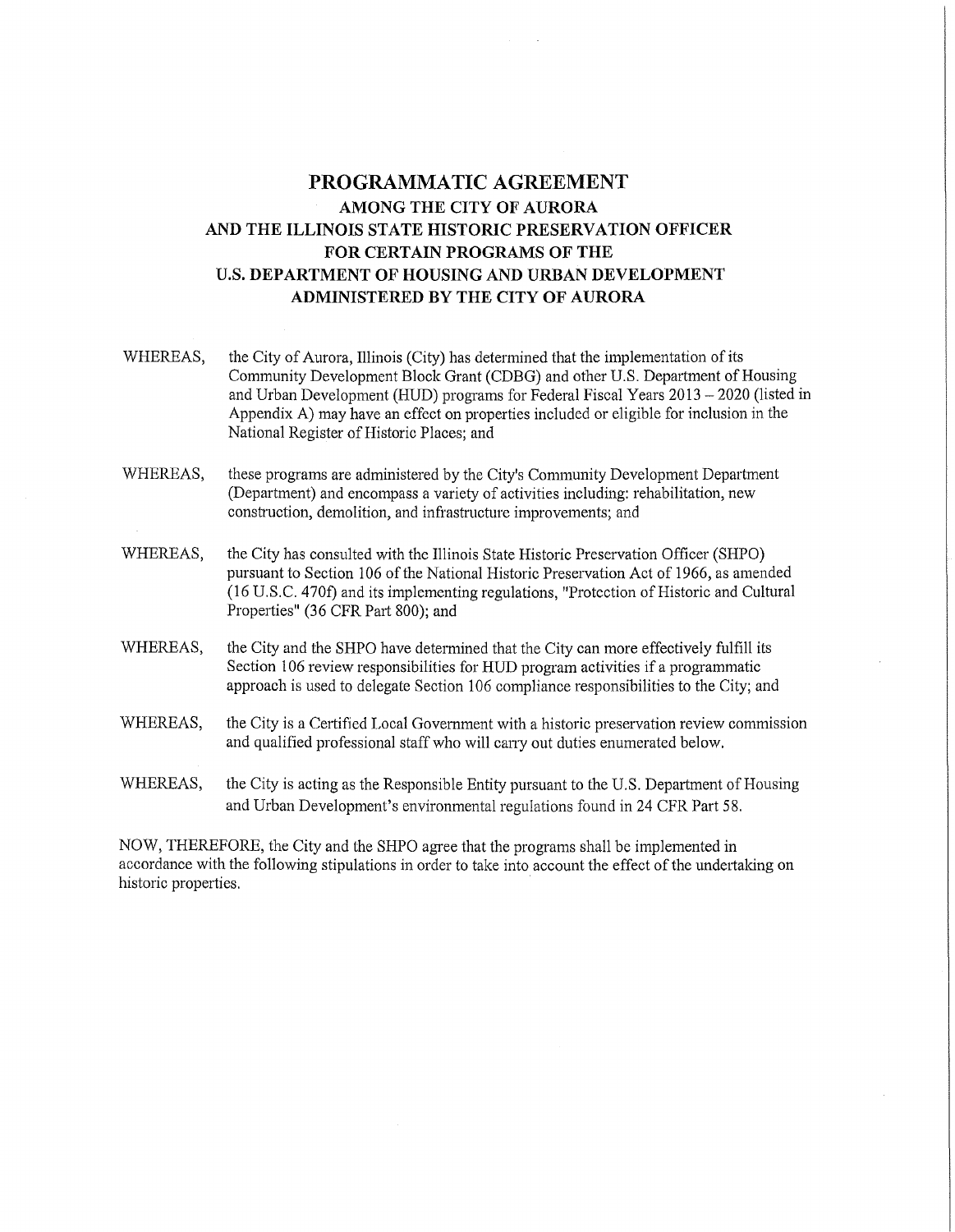### **STIPULATIONS**

## The City will ensure that the following measures are implemented.

### **I. Qualified Personnel**

- A. The City shall ensure that it maintains a staff that meets the qualifications outlined in 36 CFR Part 61, the Secretary of the Interior's Professional Qualification Standards, hereafter referred to as Certified Staff.
- B. The City shall ensure that all historic preservation work carried out pursuant to this Agreement is carried out by or under the direct supervision of Certified Staff.
- C. The City shall notify the SHPO annually whether it has employed or contracted with qualified professionals to cany out reviews under the terms of the Programmatic Agreement or whether it will require assistance from the SHPO. The vitae of qualified professionals and/or contractors shall be provided to the SHPO for review as a component of the Certified Local Government Annual Report.
- D. The City will notify the SHPO of any proposed staffing changes or vacancies. If the City does not have Certified Staff in place or if the SHPO does not certify a City staff person or consultant, then this Agreement will become null and void and the City instead will comply with 36 CFR Part 800.4 through 800.6 with regard to individual undertakings covered by this Agreement.

#### **II. Exempt Activities**

When the following activities are proposed for properties listed on the National Register or eligible for listing on the National Register, further review is not required because there is limited potential to affect the historic resource.

- A. Involvement of properties less than 50 years old not listed on or eligible for the National Register.
- B. Repair or replacement of electrical, plumbing, heating and ventilation systems or their components, when no structural alteration is involved. This includes repair or replacements of electrical panels, breakers, circuits, switches, receptacles and fixtures, plumbing and water lines, drains, sewers, fixtures, water heaters, heating vents, floor furnaces, wall heaters, central heat systems and gas lines.
- C. Painting of any exterior component which has previously been painted.
- D. Repair or replacement of existing curbs and sidewalks in kind (historic slate sidewalks are **NOT** exempt).

## **III. Identification and Evaluation of Historic Properties**

A. Identification of Historic Properties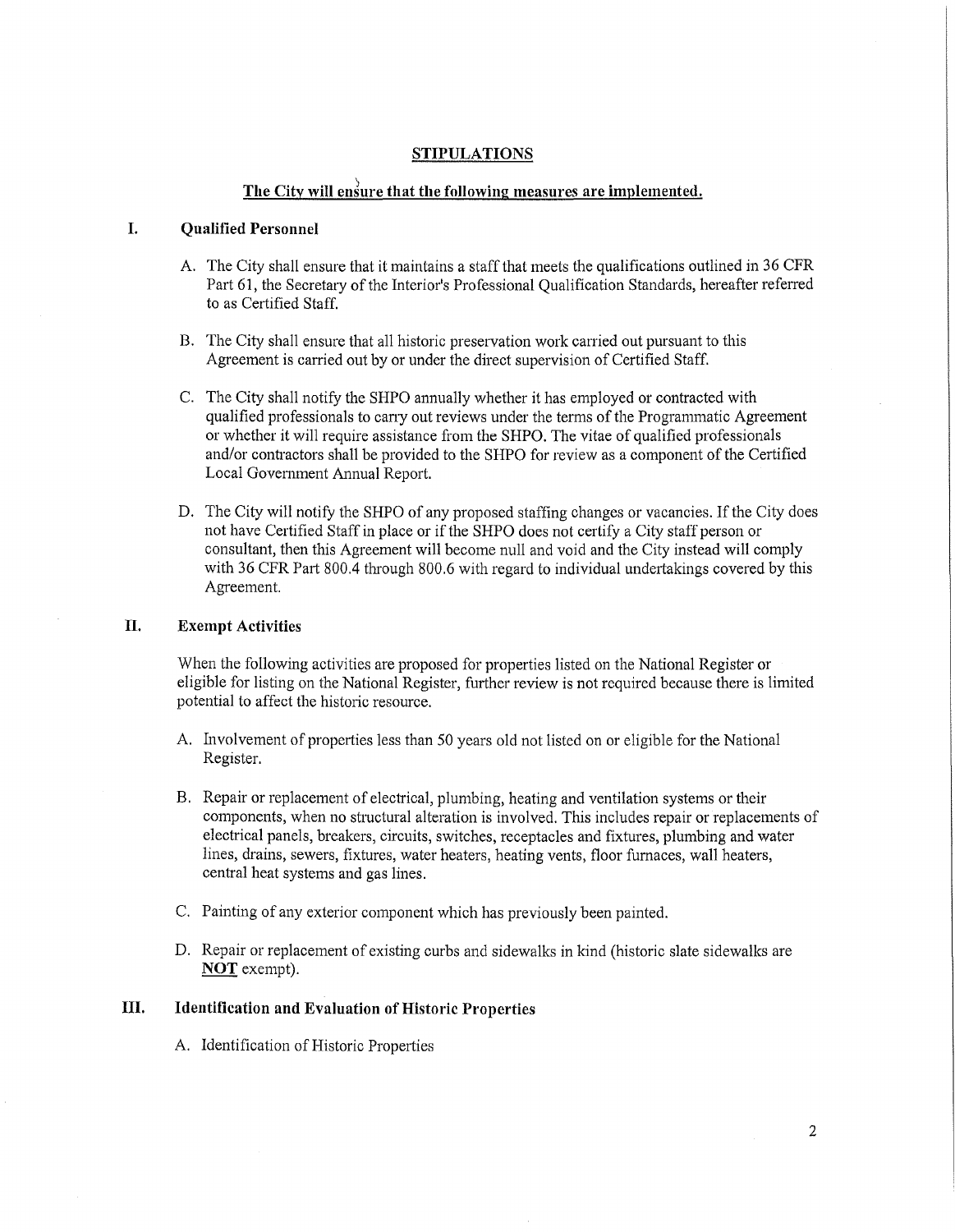- 1. The City will continue to survey its historic properties and forward information on locally significant properties to the SHPO. This information will be conveyed via the Certified Local Government Annual Report.
- 2. In conducting a local identification of historic properties the City shall review and consult:
	- a. The current listing of the National Register of Historic Places.
	- b. The current City of Aurora Historic Preservation Property Database.
	- c. The Illinois Historic Sites Survey (1972).
	- d. Designations of "primary significance" cataloged as part of the general survey of Aurora buildings.
- B. Evaluation of National Register Eligibility
	- 1. Documentation for properties 50 years or older involved in a HUD funded undertaking that are not individually listed in the National Register of Historic Places will be evaluated by Certified Staff. Certified Staff shall apply the National Register criteria and determine if the structures qualify for National Register eligibility.
	- 2. If Certified Staff has questions concerning the eligibility of a certain property, he or she will forward documentation to the Aurora Historic Preservation Commission (Commission) for evaluation and recommendation.
	- 3. If the Commission has questions concerning the eligibility of a certain property, they will forward documentation to the SHPO for evaluation and recommendation. If the Commission chooses not to accept the recommendation of the SHPO, in this instance, they will forward adequate documentation, including the views of the SHPO, to the Keeper of the National Register of Historic Places for a formal determination of eligibility in accordance with 36 CFR Part 800·4(c). The SHPO shall be notified accordingly.
	- 4. Certified Staff may submit eligibility determinations for properties to the Aurora Historic Preservation Commission and SHPO concurrently in order to expedite the Section 106 review.
	- 5. Properties determined to be not listed on the National Register or not eligible for the National Register will be documented as such by Certified Staff and a copy of that determination will be included in the individual project files.

#### **IV. Treatment of Historic Properties**

- A. Properties listed on the National Register, eligible for listing on the National Register, and which have been determined to meet the National Register criteria in accordance with Stipulation III shall be treated in accordance with this section,
- B. Rehabilitation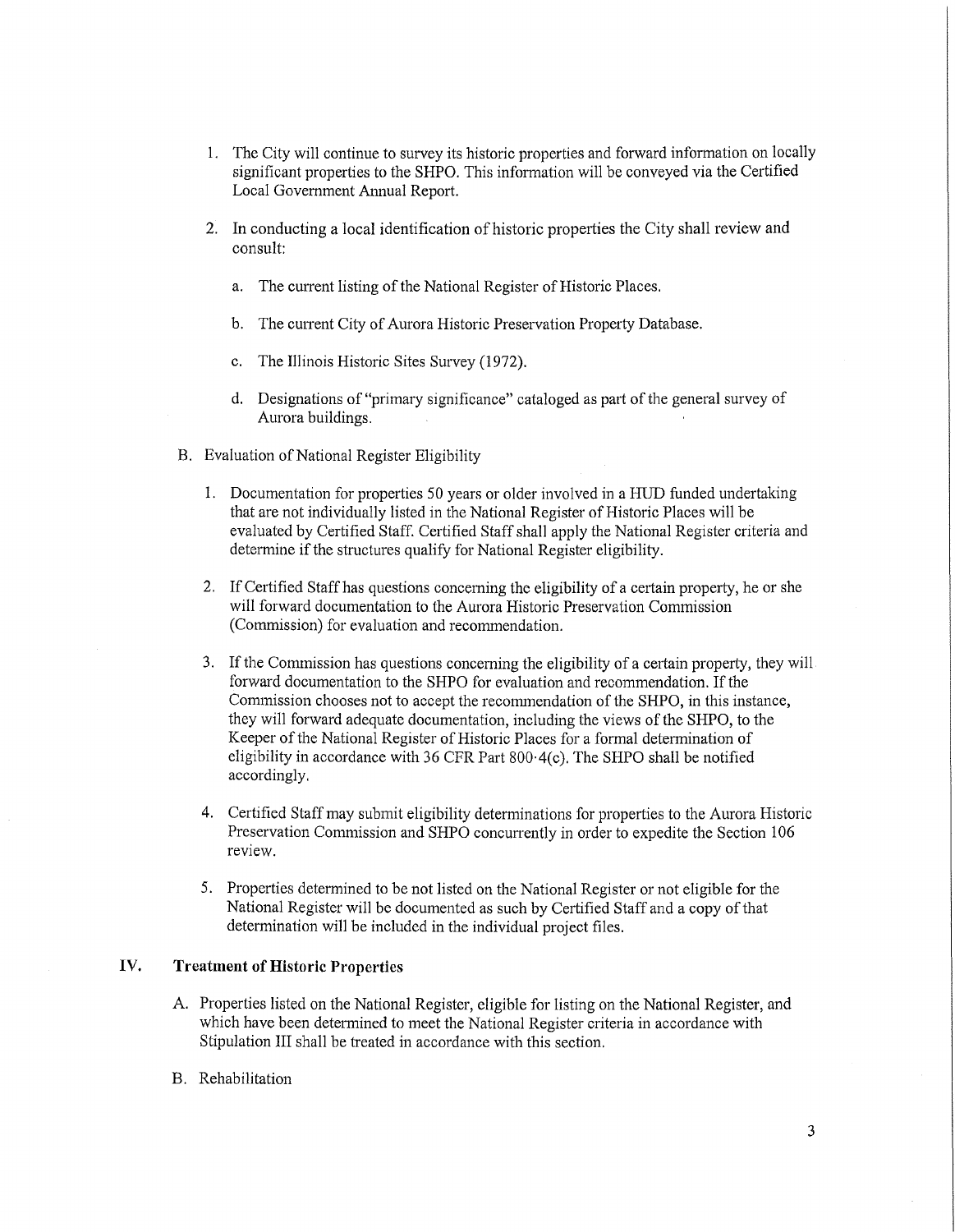- 1. The City shall ensure that work write-ups of plans and specifications for all rehabilitation activities not listed as exempt under Stipulation II are developed in accordance with the recommended approaches in *The Secretary of the Interior's Standards for Rehabilitation and Guidelines for Rehabilitating Historic Buildings* (Standards). The City may also use *"City of Aurora Historic Districts and Landmarks Guidelines",* which are based upon the Standards and have been approved by the SHPO.
- 2. Prior to the initiation of rehabilitation activities, program recipients shall submit work write-ups or plans, photographs and specifications which evidence adherence to the Standards to Certified Staff for review and approval. These plans must be complete enough in order to facilitate understanding of the proposed project.
- 3. Should Certified Staff recommend modifications to the work write-up or plans and specifications to ensure that the project meets the Standards, program recipients shall make the appropriate modifications and submit revised work write-ups or plans to Certified Staff. Should program recipients detennine that they cannot make the modifications recommended by Certified Staff to meet the Standards, program recipients shall consult further with the Commission. If Certified Staff, in consultation with the Commission, determine that the project meets the criteria of adverse effect, the City will consult with the SHPO to develop a Standard Mitigation Measures Agreement in accordance with Stipulation V. If the SHPO determines that the Standard Mitigation Measures do not apply, the City shall notify the Council and initiate the consultation process set forth in 36 CFR Part 800.S(e).
- 4. If a project will have no effect or no adverse effect on historic resources, it may proceed after review and documentation in individual project files by Certified Staff.
- C. Demolition and Relocation of Historic Properties
	- 1. Recipients shall not proceed with the demolition or relocation of contributing buildings within an historic district or properties listed in or eligible for listing in the National Register until the procedures set forth in this section are completed.
	- 2. Demolition or relocation of properties that are included in or eligible for inclusion in the National Register, listed as contributing buildings within a historic district or included in the surveys listed in Section III.A.2., parts a through f (listed below), will be reviewed by the Commission on a case by case basis. The City and Certified Staff will submit the following documentation to the Commission for review:
		- a. Location (including map) and description of the property proposed for demolition or relocation, including views of the public.
		- b. Reasons for demolition, including documentation of building code violations, structural reports citing building deficiencies and estimated cost for rehabilitation; or reasons for relocation.
		- c. A cost comparison of rehabilitation versus property acquisition and demolition and summary of alternatives considered.
		- d. Photographs of the property depicting its current condition.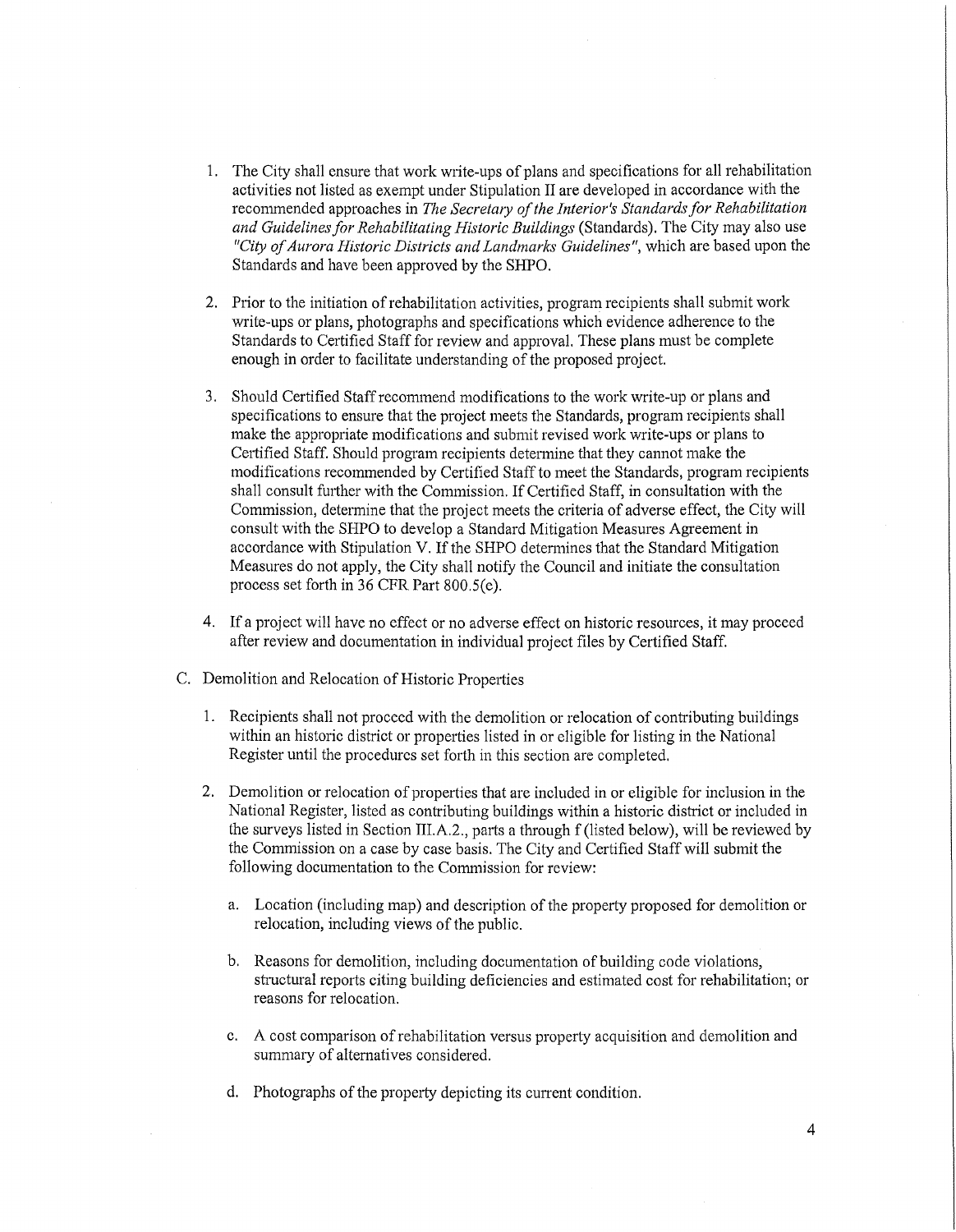- e. Future plans for the site.
- f. Proposed site for relocation.
- 3. If the Certified Staff, in consultation with the Commission, detennine that demolition or relocation cannot be avoided, the City will consult with the SHPO to develop a Standard Mitigation Measures Agreement in accordance with Stipulation V. If the SHPO specifies that the Standard Mitigation Measures do not apply, the City shall notify the Council and initiate the consultation process set forth in 36 CFR Part 800.S(e).
- D. New Construction

Program recipients shall ensure that the design of new construction, infill construction, or additions to historic buildings is compatible with the historic qualities of the historic district or adjacent historic buildings in tenns of size, scale, massing, design, features, and materials, and is responsive to the recommended approaches for new construction set forth in the Standards.

- 1. Program recipients shall develop preliminary design plans in consultation with the City. Final plans and specifications wiII be submitted to Certified Staff for review and approval prior to the initiation of construction activities.
- 2. If Certified Staff, in consultation with the Commission, determine that the design of the new construction does not meet the Standards or would otherwise result in an adverse effect to historic properties, the City shall consult with the SHPO to develop a Standard Mitigation Measures Agreement in accordance with Stipulation V.
- 3. If the SHPO determines that the Standard Mitigation Measures do not apply, the City shall notify the Council and initiate the consultation process set forth in 36 CPR Part 8oo.5(e).
- E. Handicapped Accessibility

Handicapped accessibility projects undertaken by the City to comply with the American Disabilities Act and other local and federal requirements will follow these guidelines:

- 1. The City will explore alI alternative methods to provide handicapped accessibility to historic buildings consistent with the Standards, National Park Service Brief Number 32 "Making Historic Properties Accessible," and the Department of the Interior's report *Access to Historic Buildings for the Disabled: Suggestions for Planning and Implementation.*
- 2. To the extent feasible, handicapped accessibility features will not be located on primary elevations of historic buildings and will not result in the removal of significant historic or architectural features or materials. Final plans and specifications for handicapped accessibility projects shall be reviewed and approved by Certified Staff to determine if the projects meet these guidelines. If the Certified Staff, in consultation with the Commission, determine that the Standards cannot be met or if the project could have an adverse effect on a historic property, then prior to taking any action, the City will consult with the SHPO and initiate procedures set forth in Stipulation V.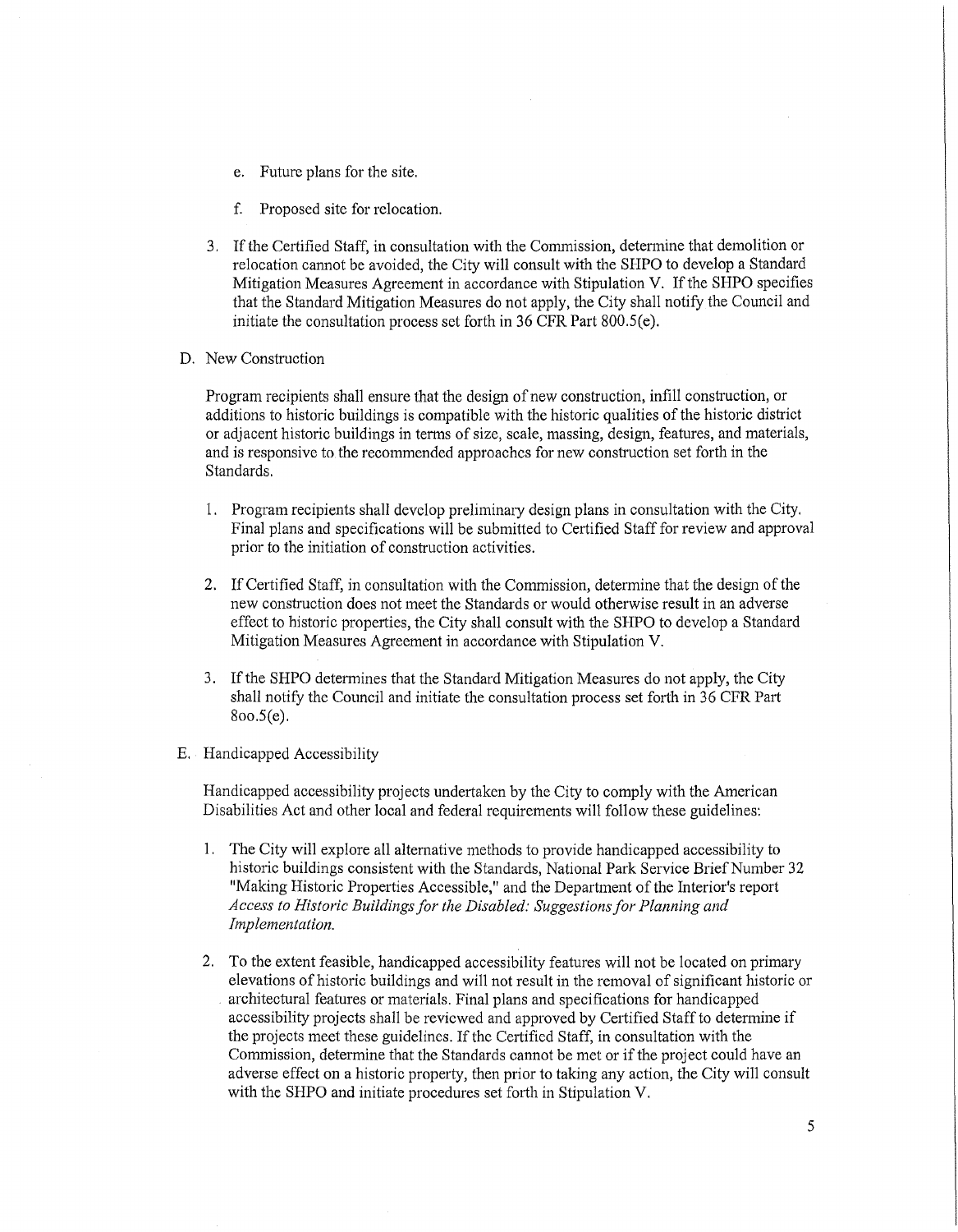- F. Site Improvements and Public Improvements
	- 1. Site and public improvements within historic districts including sidewalk improvements, repaving of streets, installation of landscaping, street lighting and street furniture and other infrastructure improvements will adhere to the Standards. These improvements will be designed to ensure that character defining elements of historic properties are preserved through repair or replacement in kind. Any new materials or features introduced in a historic district will be responsive to the character of that district.
	- 2. Final plans and specifications for site and public improvement projects shall be reviewed and approved by Certified Staff. If the Standards cannot be met or if the project could have an adverse effect on historic properties, then prior to taking any action the City will consult with the Commission.
- G. Emergency Undertakings
	- 1. When emergency demolition is required for historic properties associated with a HUD funded activity, Certified Staff will conduct an immediate review, if conditions allow. The existence of an emergency situation shall be based upon the need to eliminate an imminent threat of the health and safety of residents as identified by local building inspectors, fire department officials or other local officials.
	- 2. The City shall forward documentation to Certified Staff for review immediately upon notification that an emergency exists. Documentation should include:
		- a. Nature of the emergency
		- b. Historic property involved
		- c. Current condition of the building, including photographs
		- d. Time frame allowed by local officials to respond to, or correct, the emergency situation.
	- 3. The City shall consult with the SHPO to the greatest extent possible given particular circumstances.
	- 4. The City shall ensure that any mitigation measures recommended by the Certified Staff or SHPO are implemented, if feasible.
	- 5. The City shall consult with the SHPO to address any unforeseen events or post-review discoveries that occur during project implementation.

## **V. Resolution of Adverse Effects**

A. If the City, in consultation with the Commission, determine that a project meets the Criteria of Adverse Effect, the City shall consult with the SHPO to determine whether the historic properties should be treated in accordance with the Standard Mitigation Measures outlined in Appendix B or reviewed in accordance with 36 CFR Part 800.S(e).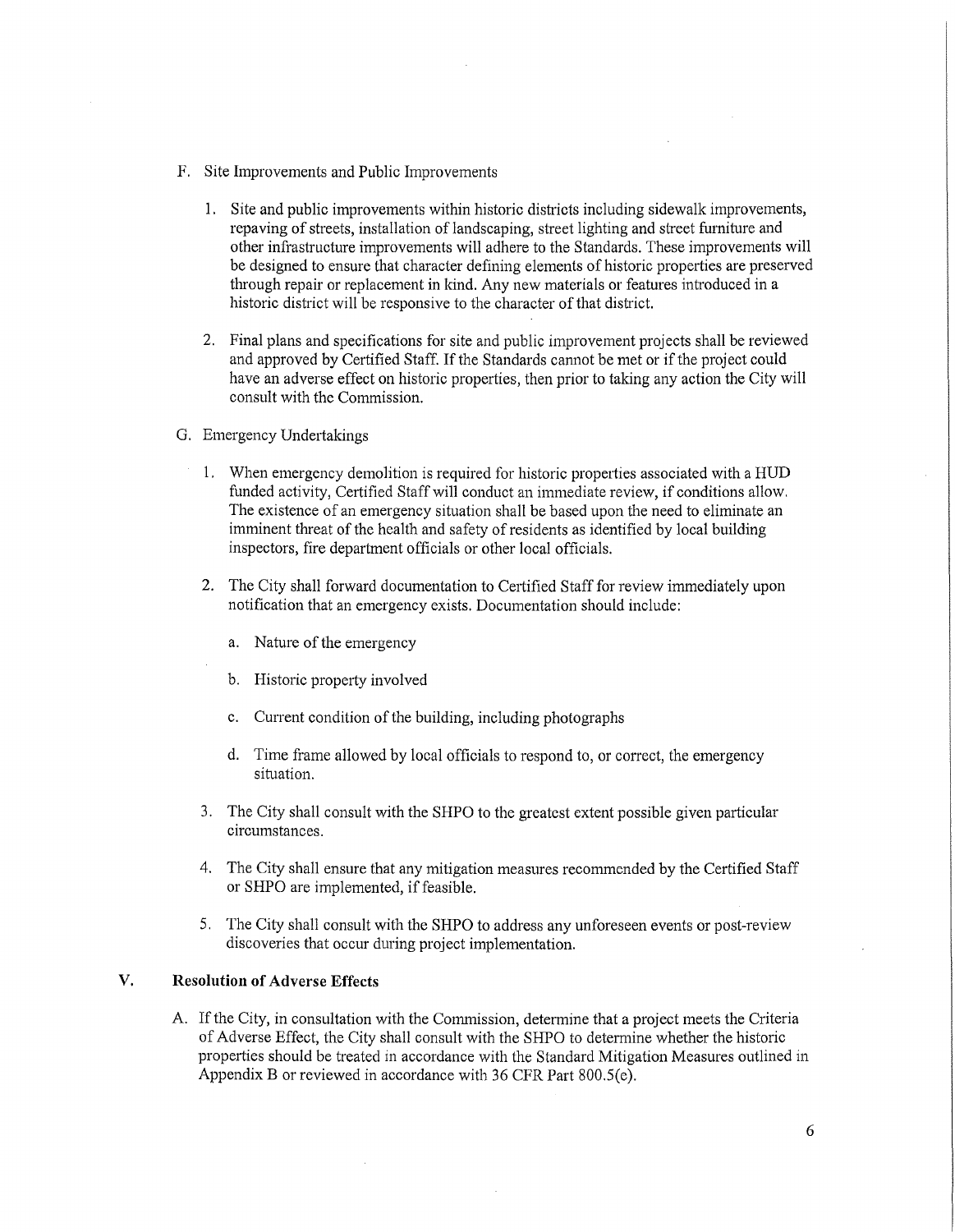- 1. The City shall submit to the SHPO, background documentation to include an analysis of alternatives, recent structural reports or assessments of conditions, cost estimates for rehabilitation, programmatic and economic considerations, and marketing studies.
- 2. If the SHPO determines that a proposed demolition is an acceptable loss or no prudent and feasible alternatives exist to implementing the undertaking without adverse effects, the City, the SHPO and the program recipient shall execute a Standard Mitigation Measures Agreement as outlined in Appendix B.
- 3. Upon receipt of the Standard Mitigation Measures Agreement from the City, program recipients shall sign the Agreement and return the original to the City within 30 days following receipt. In cases where the City may act as program recipient, the City will consult in the Standard Mitigation Measures Agreement with the SHPO. No further review of the undertaking is required by the Council.
- 4. If program recipients object to the terms of the Standard Mitigation Measures agreement, the program recipients shall notify the City and SHPO and initiate the consultation process set forth in 36 CFR Part 800.S(e).
- B. Standard Mitigation Measures Agreements shall not be executed when one of the following circumstances exist.
	- 1. The SHPO determines that the Standard Mitigation Measures do not apply to an undertaking.
	- 2. Program recipients object to the Standard Mitigation Measures proposed by the City.
	- 3. The City fails to respond within 30 days.
	- 4. The undertaking will adversely affect a National Historic Landmark.
	- 5. The public objects during the open Aurora Preservation Commission meeting or by certified letter.
	- 6. Historic human remains are present within the area of potential effect.

#### **VI. Treatment of Archaeological Sites**

- A. The City shall notify the SHPO when ground disturbing activities over an acre are part of a local undertaking.
	- 1. The City shall request the SHPO's opinion regarding the potential effect of such activities on archeological properties prior to initiation of project activities. If the SHPO can determine that there is a high probability for the presence of significant archeological sites or cultural remains within the project area, the City or program recipients shall contract qualified archeologists to conduct archeological surveys. The City shall forward the scope of work for the archeological survey to the SHPO for review and approval.
	- 2. If the City and the SHPO determine that there is the potential for archeological properties listed in or eligible for listing in the National Register, the City and the program recipients shall seek ways to avoid the archeological properties. If the properties cannot

7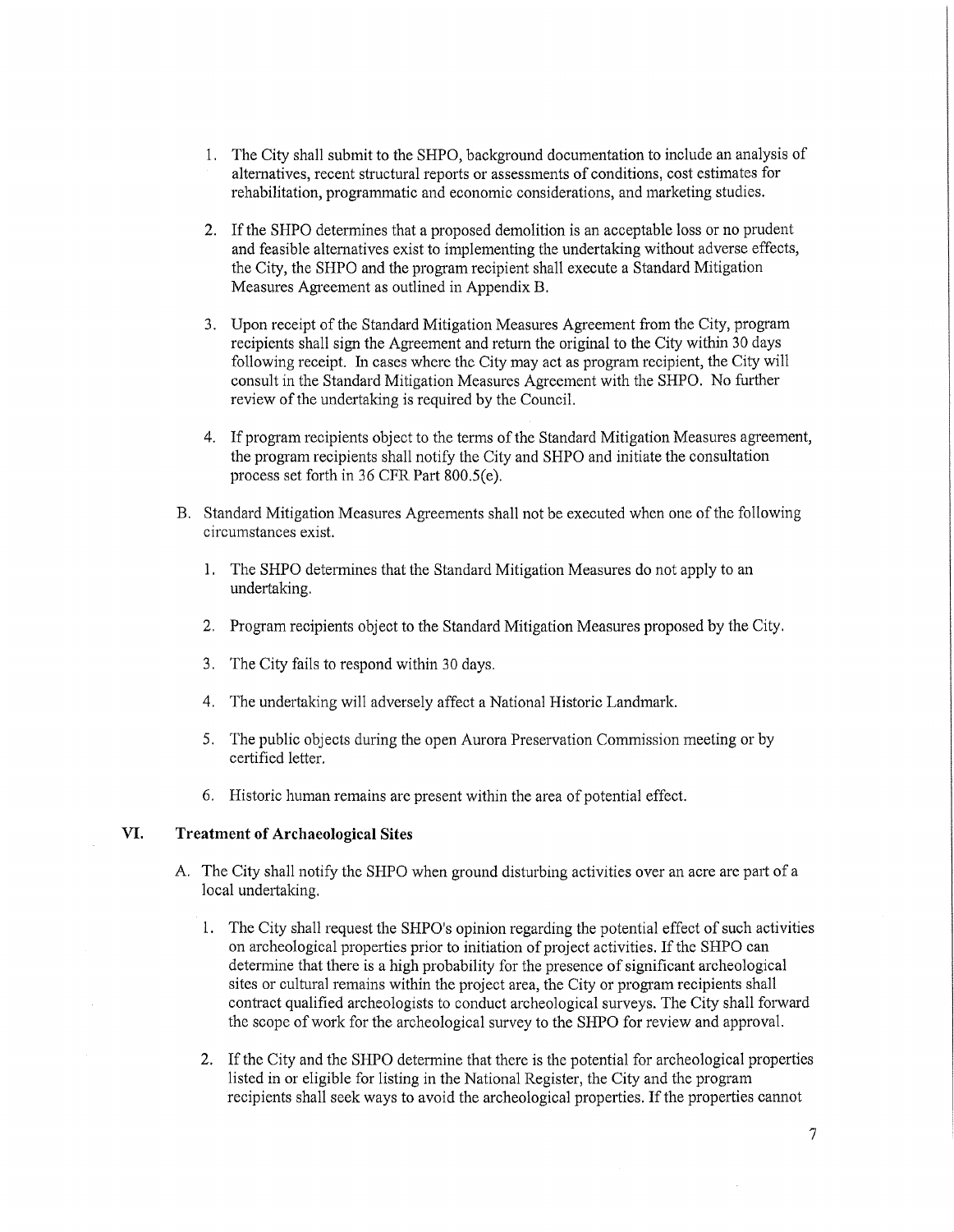be avoided, the City and the SHPO shall develop a data recovery plan that is consistent with the Secretary of the Interior's Standards and Guidelines for Archeological Documentation (48 CFR 44734-37) and take into account the Council's publication, "Treatment of Archeological Properties," its subsequent revisions and appropriate State guidelines. The City shall ensure that the approved plan is implemented by qualified archeologists.

### **VII. Public Involvement**

- A. Each year the City will notify the public of the City's cunent CDBG program and make available for public inspection documentation on the City's CDBG program. Included in this documentation will be general infonnation on the types of activities undertaken with CDBG funds, information on identified historic properties in the community which might be affected by these activities, the amount of CDBG funds available in the current program year, and how interested persons can receive further information on the program.
- B. At any time during the implementation of the measures stipulated in this Programmatic Agreement, should the public raise an objection pertaining to the treatment of an historic property, the City shall notify the Commission and take the objection into account. Program recipients, the City, the Commission, the SHPO, or the Council, when requested by the objector, shall consult to resolve the objection. Program recipients are not required to cease work while objections are being reviewed, but the City reserves the right to halt work in light of valid arguments from the public.

#### **VIII. Administration, Monitoring and Reporting**

- A. The SHPO shall provide comments within 30 days for reviews or comments requested by the City or the Commission, with the exception of emergency undertakings. In the event that the SHPO fails to comment within the 30 day time period, the City can assume that the SHPO concurs.
- B. The SHPO shall conduct periodic training workshops for Certified Staff to review the requirements of this Programmatic Agreement. The SHPO shall also provide guidance related to implementation of the tenns of the Programmatic Agreement.
- C. The City shall ensure the SHPO of documentation for local undertakings which involve historic properties and were subject to the terms of the Programmatic Agreement in individual project or environmental files. Each project file shall include at a minimum:
	- 1. Documentation why one of the exemptions from review is applicable.
	- 2. Comments from Certified Staff, the Commission or the SHPO regarding the National Register eligibility of the property.
	- 3. Proposed treatment of historic properties.
	- 4. Before and after photographs.
	- 5. Work write-ups.
	- 6. Date the project was completed.
- D. Documentation shall be available for review by the SHPO or Council following reasonable notice.
- E. The SHPO shall conduct periodic monitoring visits of the City's project sites to ensure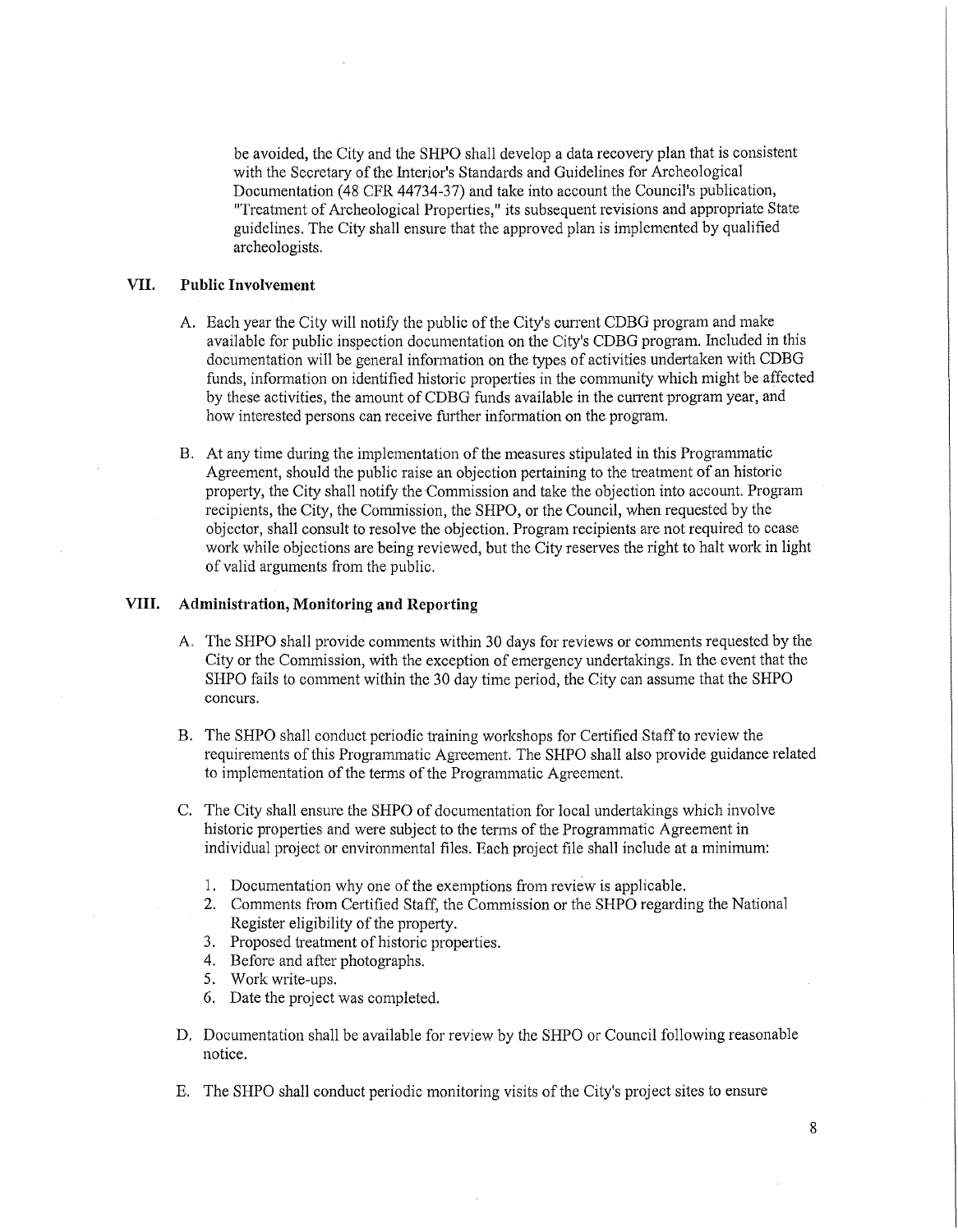compliance with actions, plans, documents and agreements approved by the City, the SHPO or Council pursuant to this Programmatic Agreement.

- F. Nothing in this agreement shall be construed as meaning that the City cannot request the advice or assistance of the SHPO at any time.
- G. As a component of the Certified Local Government Annual Report, the City shall summarize activities carried out under the terms of this Programmatic Agreement. The report will be submitted no later than June 1 of each year. The Annual Report shall include:
	- 1. List of property addresses submitted for review.
	- 2. Program in which the undertaking took place.
	- 3. Evaluation of National Register eligibility, and if eligible, the finding of effect.

### **IX. Effective Date**

This Programmatic Agreement shall take effect on the date it is signed by all the parties. The Programmatic Agreement will remain in effect until September 30, 2020, unless terminated due to failure to comply with the terms of the agreement. Should the City wish to extend the duration of this Programmatic Agreement, they shall consult with the SHPO no later than six months prior to this expiration date.

#### **X. Amendments**

- A. Any party to this Programmatic Agreement may request it be amended or modified, whereupon the City and SHPO will consult in accordance with 36 CFR Part 800.13 to consider such revisions.
- B. Any resulting amendments or addenda shall be developed and executed among the City and SHPO in the same manner as the original Programmatic Agreement.

### **XI. Termination**

Any party to the Programmatic Agreement may terminate the Agreement by providing 30 calendar days notice to the other parties, provided that the parties will consult during the period prior to termination to seek agreement on amendments or other actions that would avoid termination.

#### **XII. Compliance with Agreement**

Execution and implementation of this Programmatic Agreement and carrying out its provisions evidences that the City has satisfied its Section 106 responsibilities for all individual undertakings of the programs.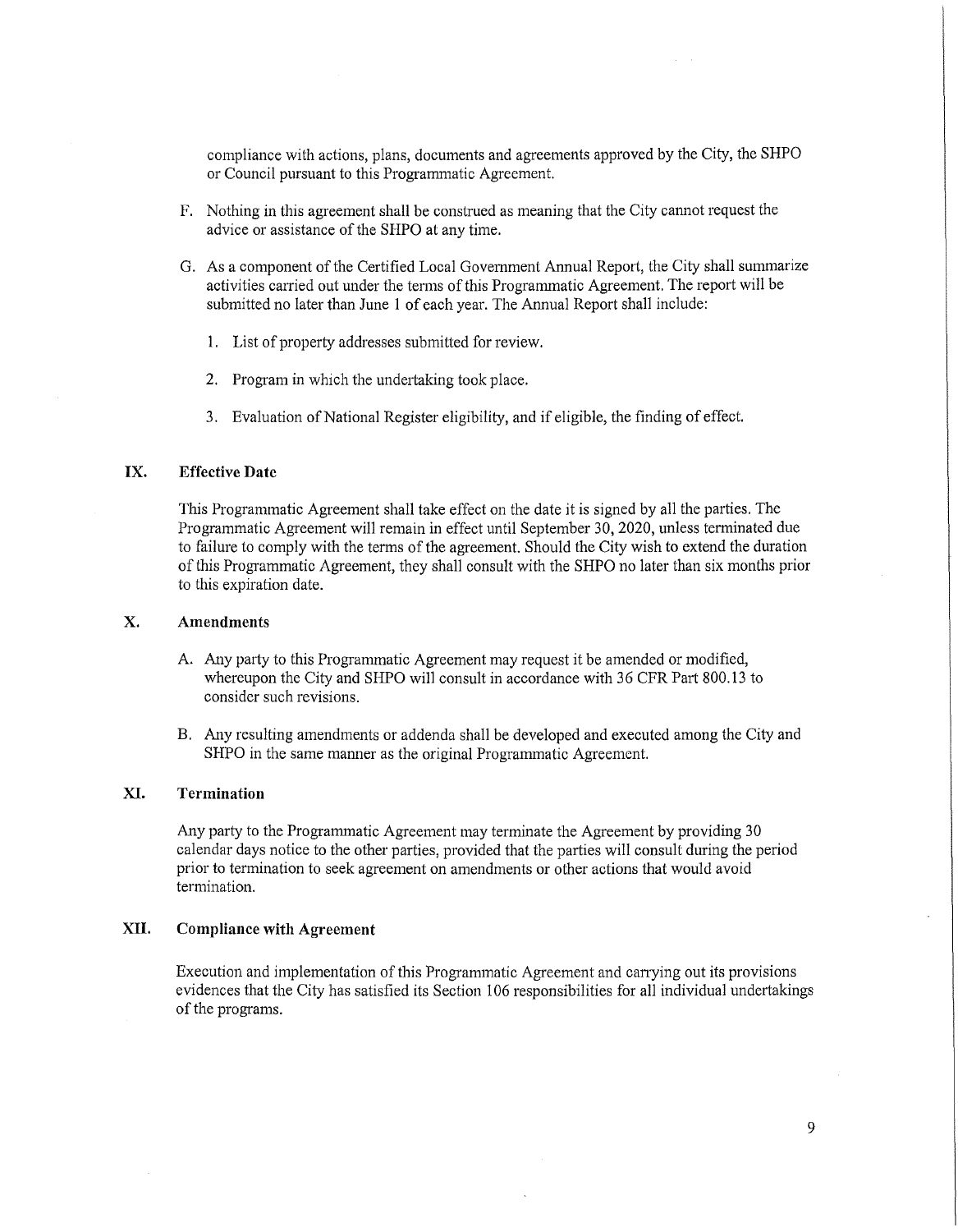ILLINOIS STATE HISTORIC PRESERVATION OFFICER *5·/J././3*  VMN Date:

 $\frac{CITY \text{ OF AURORA}}{5}$ CITY OF AURORA  $\frac{1}{2}$ By:

 $\overline{\mathcal{S}}$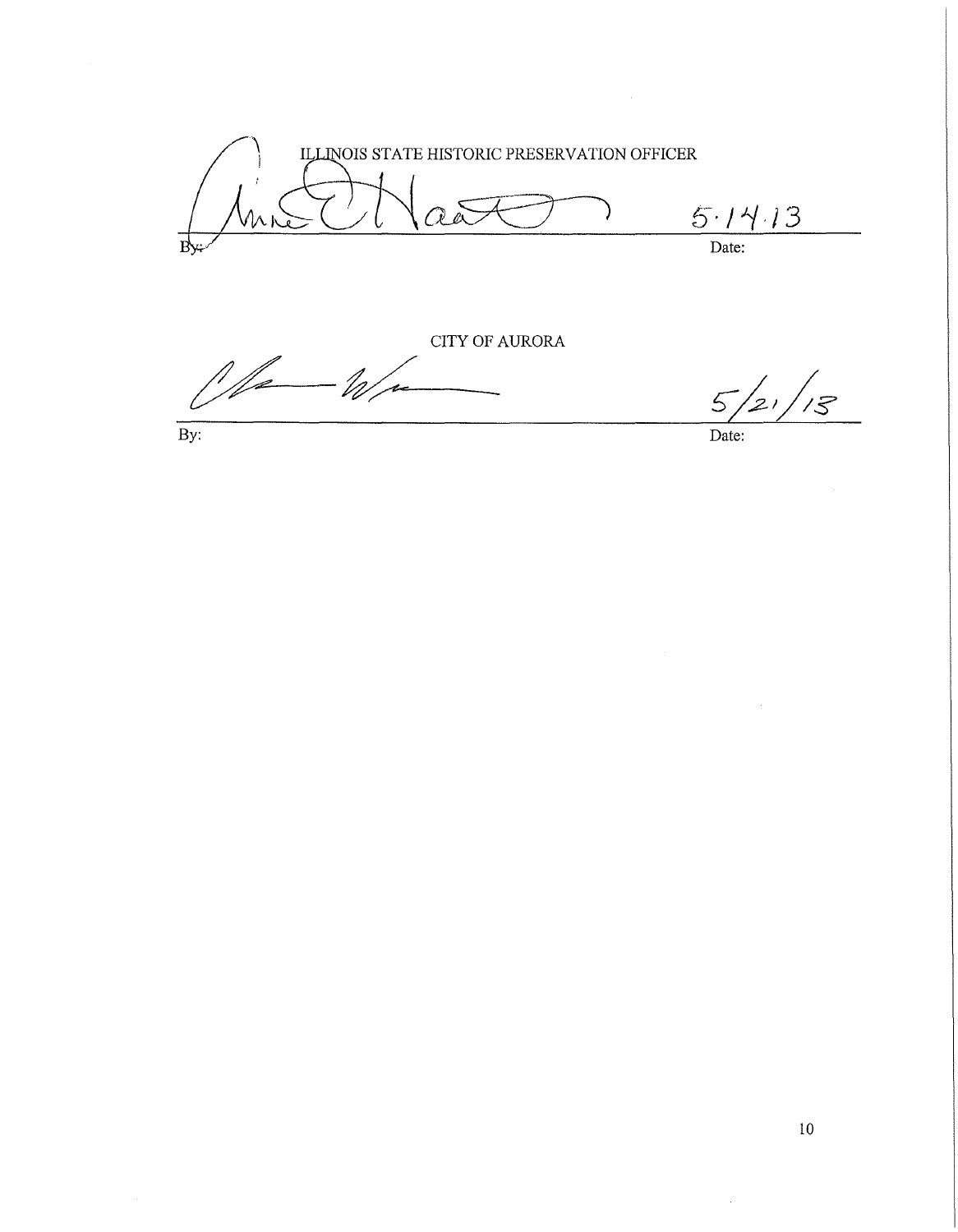## APPENDIX A

## Programs Administered by the City of Aurora

# **U.S. Department of Housing and Urban Development Programs**

- 1. Community Development Block Grant
	- (a.) Preservation Defened Loans
	- (b.) Non-Profit Rehabilitation Grants
	- (c.) Emergency Defened Loans
	- (d.) Any other approved CDBG Grants
- 2. Section 108
- 3. Home Investment Partnerships Program (HOME)
- 4. Neighborhood Stabilization Program (NSP)

 $\bar{\lambda}$